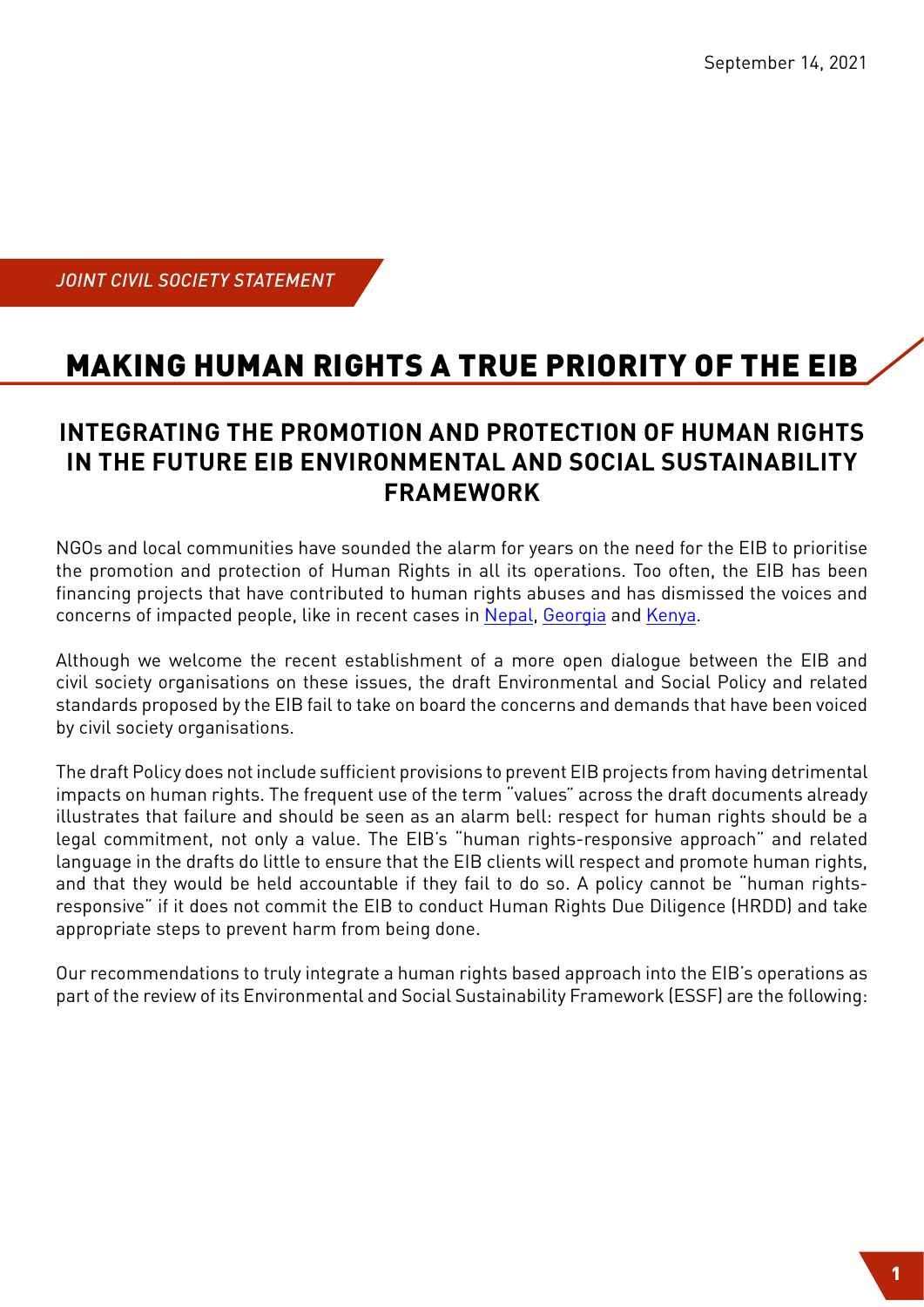#### **1 DEVELOP A SOLID THREE PILLAR HUMAN RIGHTS FRAMEWORK BASEDON THEFOLLOWING ELEMENTS:**



**A strong Environmental, Social and Human Rights Policy** describing how the EIB will safeguard and promote human rights. The Policy needs to clearly state the EIB's role in identifying, preventing and mitigating human rights risks and impacts through its project appraisal (due diligence) and the promoters' role and responsibilities. The Policy should state that the EIB will undertake robust human rights due diligence (HRDD) at project level and require Human Rights Impact Assessment (HRIA) from the promoters for all projects where Human Rights Risks have been identified by the Bank. Specific clauses on the protection and the participation of human rights defenders need to be included in the Policy. Finally the Policy should commit the EIB to develop a Human Rights Strategy and a related action plan.



**A new Human Rights Strategy.** This overarching strategy should include:

integrate specific policies on Human Rights Defenders and develop a qualitative zero • tolerance policy against reprisals;

explain how human rights specific risks and impacts are considered, prevented and • mitigated at all stages of the project-cycle;

describe how the Bank will promote a human rights-based approach among its • stakeholders, clients and counterparts;

pay particular attention to access to information, participation and access to remedies • including guarantees of non repetition;

 $_{\bullet}$ require the implementation and publication of ex-post assessments of the human rights impacts of the Bank's operations and activities;

foresee extra staff resources and expertise on Human Rights. Local expertise must be • taken into consideration, as it is not always possible for foreign expertise to understand the specificities of a particular context, and the Bank should develop secure means for reaching out to such expertise.

#### **A sound system of Human Rights Due Diligence (HRDD) at project level all throughout the project cycle, based on:**

- **Human rights risk screening and Human Rights Risk Assessment (HRRA)** to be conducted by the EIB at the pre-appraisal stage, informing the public and ensuring the participation of civil society;
- **A participatory and gender-sensitive Human Rights Impact Assessment (HRIA)**  required from the promoter when any human rights risks related to the projects are identified and/or when an Environmental and Social Impact Assessment (ESIA) is taking place on a given operation. This risk assessment should be conducted in tandem with the ESIA, and should detail the HRDD strategy and the measures set up in order to cease, prevent or mitigate potential or actual adverse impacts on human rights;
- Monitoring and reporting procedures; •
- Effective access to remedy. •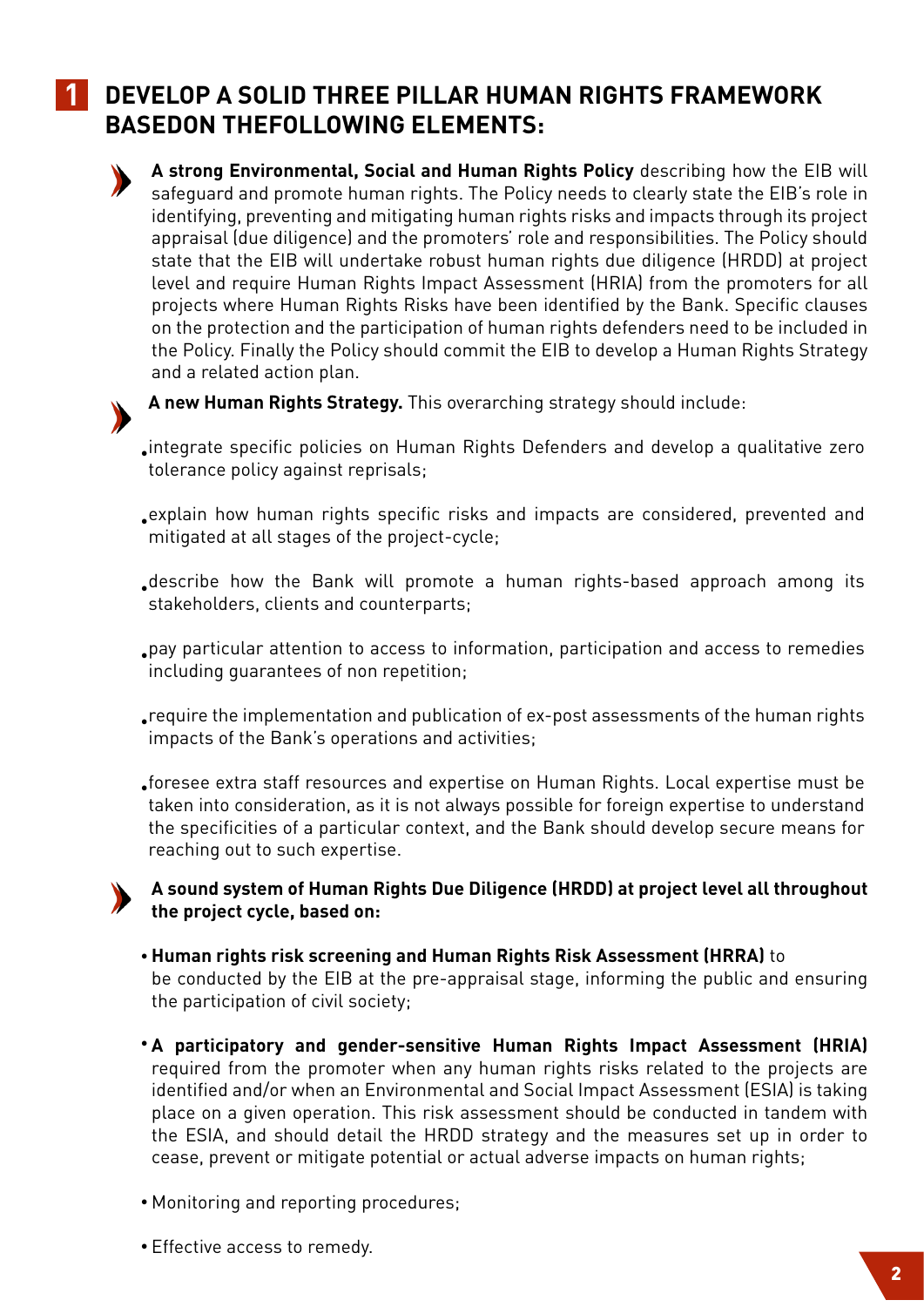The whole due diligence process, including the HRIA and the methodology used, should be systematically made public in advance of the project approval, in line with the common practice of other Multilateral Development Banks (MDBs). The results of such due diligence should be an essential part of the EIB Environmental and Social Data Sheets.

In addition, this system requires continuous monitoring of the situation on the ground in order to ensure that projects respect the core principles and norms that must shape the EU's external action, and do not directly or indirectly contribute to human rights violations.

### **2 ENHANCE STAKEHOLDER ENGAGEMENT & PUBLIC PARTICIPATION**

The EIB Policy and Standards must ensure that **local communities and people affected and/or potentially affected by its operations are fully informed and meaningfully consulted prior to the project's appraisal.** Their contributions should be disclosed oin the projects' documents (while ensuring anonymity of their information if required). Standard 2 on Stakeholder Engagement should include provisions requiring the promoter, together with the EIB, to reach out and identify stakeholders and ensure that local civil society is involved in the process.



The EIB must also ensure that affected people have access to an **open, responsive, effective and independent complaints mechanism**, including the right to effective redress, in alignment with the complaints' concerns. This includes: an independent project grievance mechanism (which should be co-designed by stakeholders in their own accessible language and format, including illiterate people and people with disabilities, and should be inclusive and safe), a reinforced EIB Complaints Mechanism and access to the European Ombudsman.

The right to free, prior and informed consent (FPIC) should be systematically implemented in a transparent manner and documented publicly. For affected nonindigenous communities in cases of land and natural resource-based investments, the EIB standards should at a minimum refer to the Voluntary Guidelines on the Responsible Governance of Tenure (VGGT).

The EIB should review and reinforce its criteria for assessing the applicability of its **indigenous people's standard**. The basis for deciding whether to apply the standard should be made publicly available so that self-identifying indigenous communities can understand (and if necessary, dispute) how they are characterized by the EIB's clients. The Bank should bear in mind that according to ILO Convention 169, self-identification as indigenous or tribal shall be regarded as a fundamental criterion for determining the groups to which the provisions of this Convention apply.

## **3 PROTECT HUMAN RIGHTS DEFENDERS**



The Policy lacks a **clear anti-reprisals statement**. We suggest inserting the following: *"The EIB has zero tolerance for reprisals, intimidation, threats, harassment, violence or any other abuse of the rights of individuals and in particular of human rights defenders and environmental activists"*.



The EIB should develop **specific policies on HRDs and protocols to prevent and respond to risks of reprisals**. The Bank's project-level human rights due diligence should include (1) contextual risk assessments to identify reprisal risks for defenders and (2) mitigation measures to address and diminish the risks identified. This should involve consultation with HRDs during the Bank's Human Rights Risk Assessment.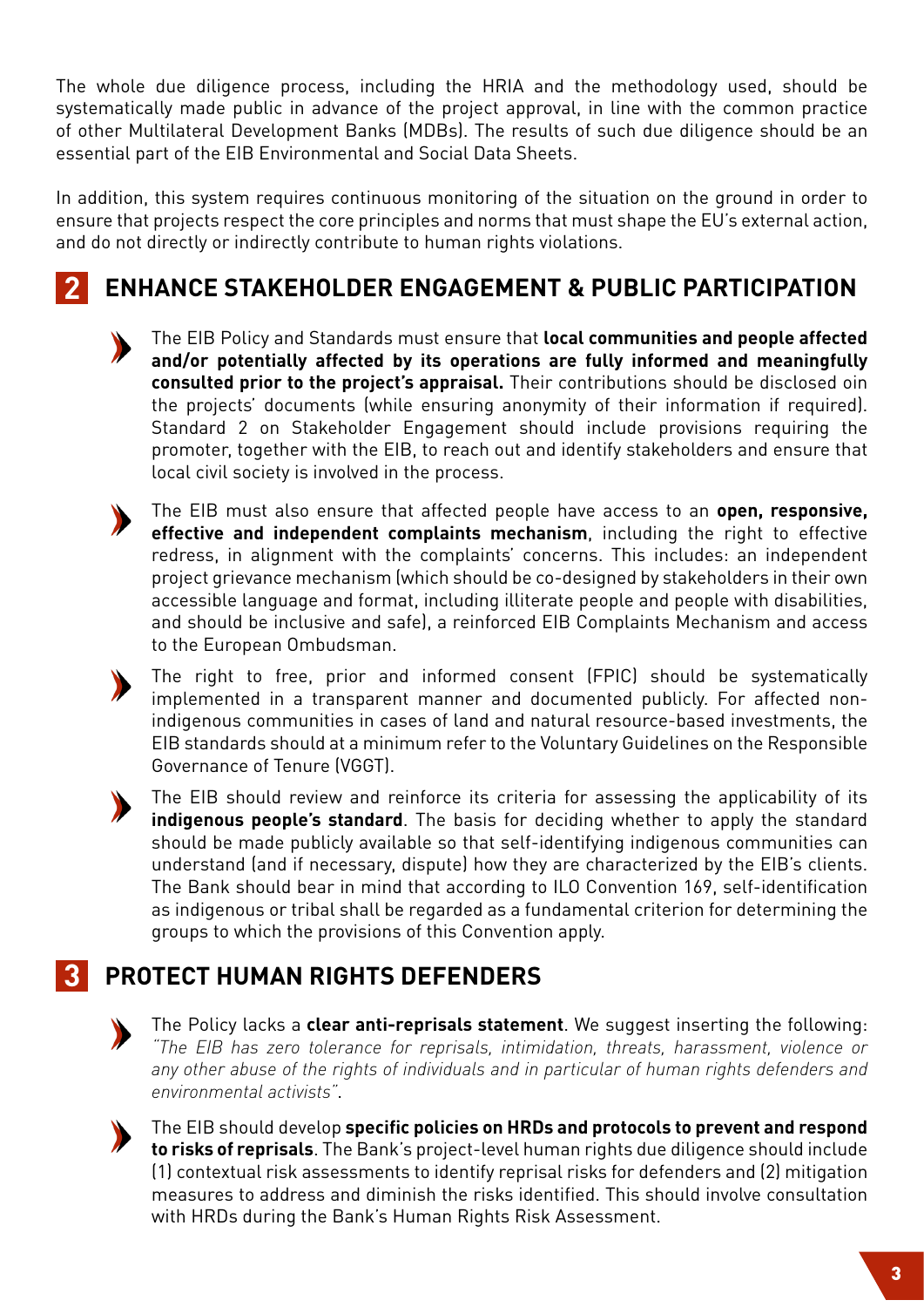

These policies and protocols should outline how the EIB will respond to threats or attacks carried out in reprisals in a timely and effective manner. The EIB should also put in place measures to ensure proper consultation with the defender/s at risk, to prevent future attacks, and ensure the accountability of those at fault. The EIB Exclusion Policy should incorporate provisions for potential sanctions, including the withholding of disbursement or cancellation of contracts, and disqualification of parties identified as responsible for the reprisals from entering into a contractual relationship with the EIB in the future.



Contrary to what the Explanatory Note's section on human rights indicates, *"developing a grievance mechanism"* is not a sufficient means of fulfilling the right to effective remedy and fair trial. When the entities carrying out a reprisal are police authorities or security bodies with judicial complicity, and when the reprisal involves enforced disappearance, arbitrary detention, unfair trial and more, the EIB needs to commit to take this up with the national authorities.

### **SUMMARY OF KEY RECOMMENDATIONS**

- **1** The Environmental, Social and Human Rights Policy should commit the EIB to develop a Human Rights Strategy and action plan, as it already did for Gender;
- **2** The Policy should describe how the EIB will conduct Human Rights Due Diligence (HRDD), and require a Human Rights Impact Assessment (HRIA) at project level for all projects where human rights risks have been identified by the Bank;
- **3** Enhancing stakeholder engagement and public participation;
- **4** The Policy should include a strong statement against reprisals and commit the EIB to develop specific policies and protocols on Human Rights Defenders (HRDs) to ensure their full information and participation, prevent and respond to risks of reprisals;
- **5** The EIB needs to have more human rights experts on staff and reinforce its presence in its countries of operation. The EIB should also secure the financial means to access external expertise (including local expertise).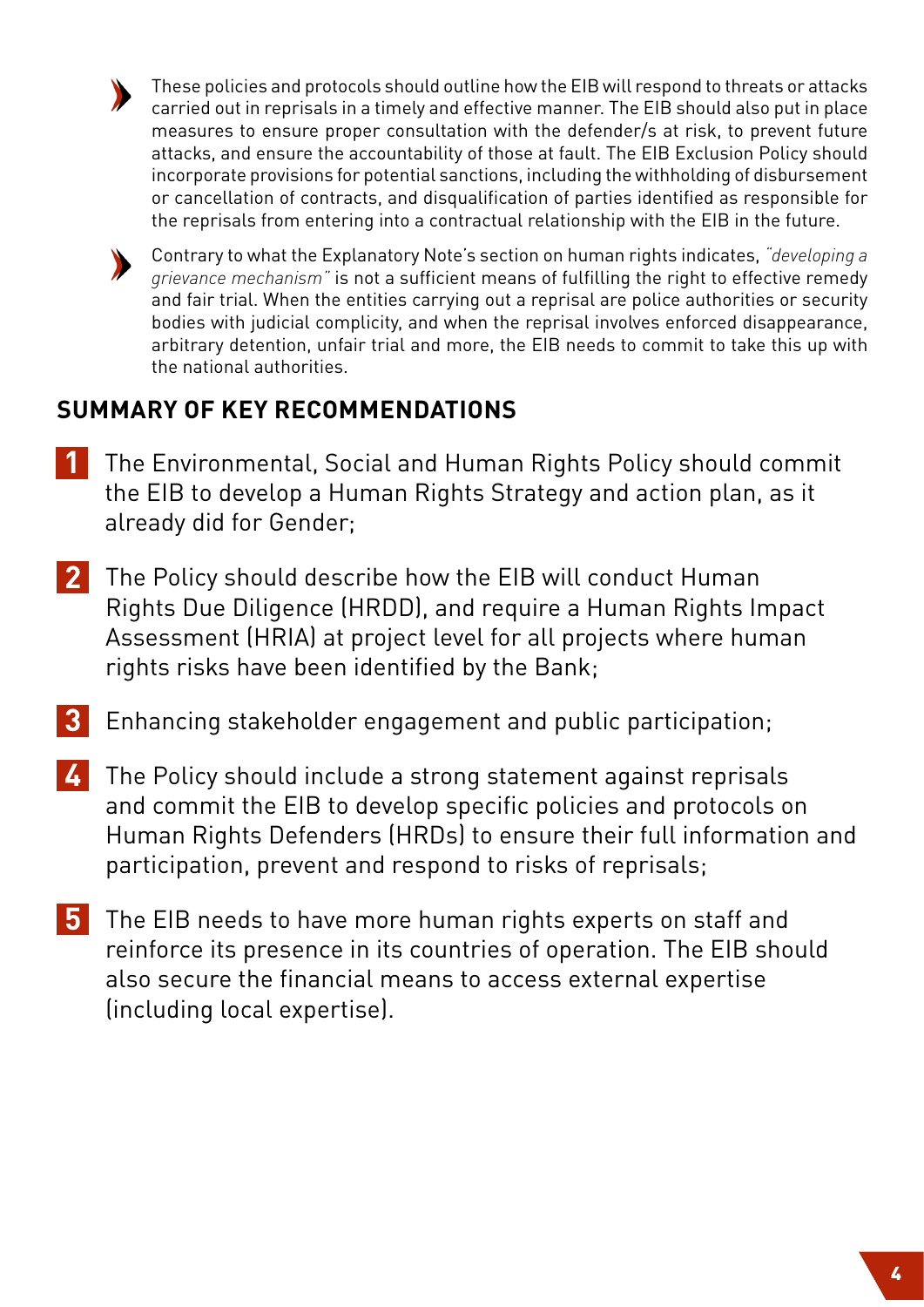#### *SIGNATORIES*



Accountability Counsel





The center for Protection **Eurodad** Counter Balance **Eurodad** Eurodad of the Natural Ecosystems in Albania

Espace de Solidarité et de Coopération de l'Oriental

Jamaa Resource Initiatives, Kenya





Both ENDS Cairo Institute for

**Counter** 

**Balance** 



Arab Watch Coalition **Association Talassem**tane pour l'environnement développement (ATED)



Defenders in Development campaign

Human Rights Studies (CIHRS)



**Bankwatch CEE Network** 

Balkani Wildlife Society **CEE Bankwatch Network** Both ENDS Cairo Institute for CEE Bankwatch Network





Counter Balance

Challenging

Public Investment

**Banks** 

FIDH (International Federation for Human rights)



.<br><mark>للدراسات اللقتصادية والوعلوواتية</mark><br>ECONOMIC & INFORMATICS STUDIES

Phenix Center for Economic Studies-Jordan





Polish Green Network **Recommon** 



european network on debt and development



**Gender Action**